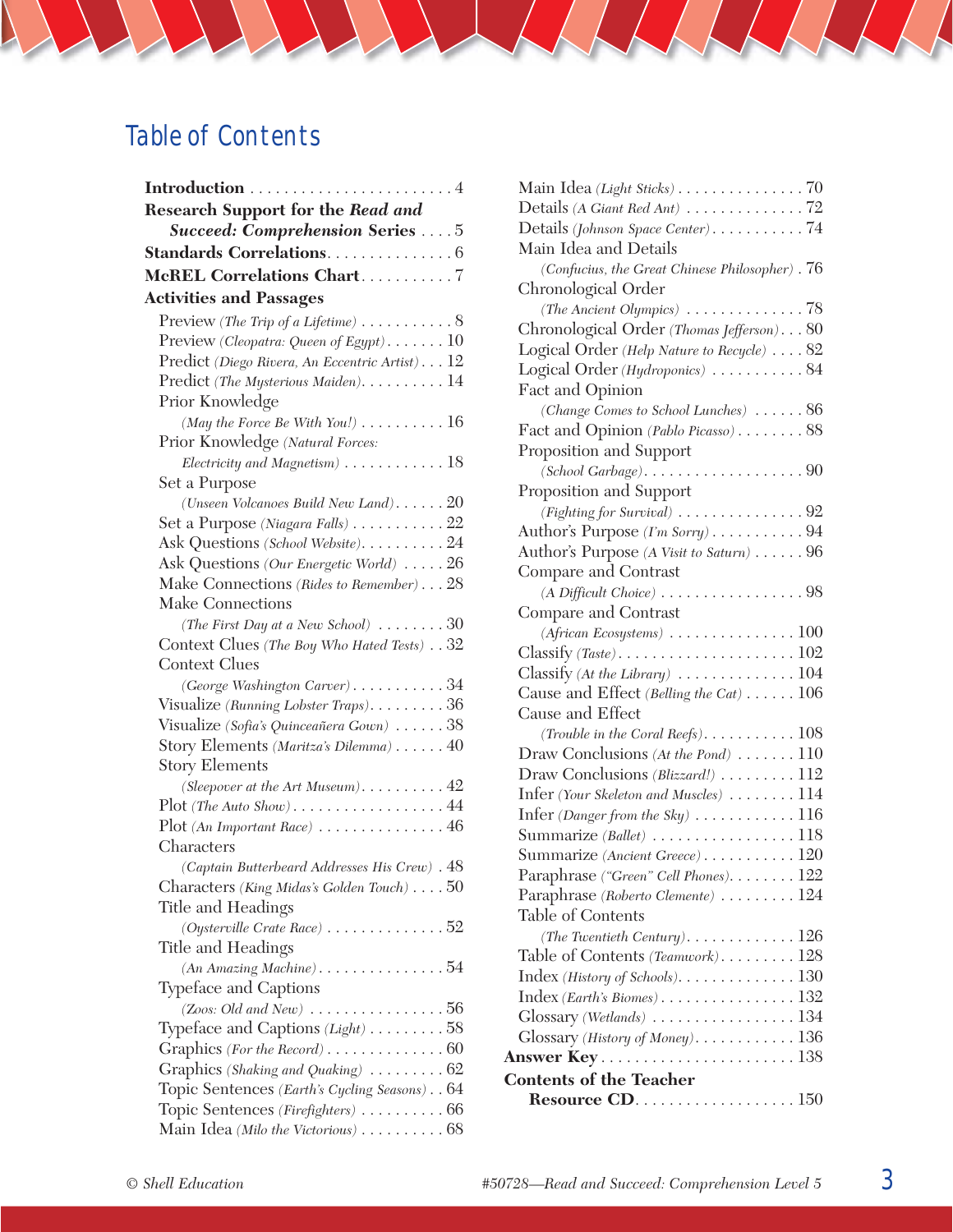## **Introduction**

Comprehension is the goal of every reading task. The *Read and Succeed: Comprehension* series can help lay the foundation of comprehension skills that are essential for a lifetime of learning. The series was written specifically to provide the purposeful practice students need in order to succeed in reading comprehension. The more students practice, the more confident and capable they can become.

### Why You Need This Book

- **It is standards based.** The skill practice pages are aligned to the Mid-continent Research for Education and Learning (McREL) standards. (See page 7.)
- **It has focused lessons.** Each practice page covers a key comprehension skill. Skills are addressed multiple times to provide several opportunities for mastery.
- It employs advanced organization. Having students encounter the question page first gives them a "heads up" when they approach the text, thereby enhancing comprehension and promoting critical-thinking abilities.
- **It has appropriate reading levels.** All passages have a grade level calculated based on the Shell Education leveling system, which was developed under the guidance of Dr. Timothy Rasinski, along with the staff at Shell Education.
- • **It has an interactive whiteboard-compatible Teacher Resource CD.**  This can be used to enhance instruction and support literacy skills.

### How to Use This Book

First, determine what sequence will best benefit your students. Work through the book in order (as the skills become progressively more difficult) to cover all key skills. For reinforcement of specific skills, select skills as needed.

| <b>Whole-Class or</b><br><b>Small-Group Instruction</b>                                                                              | <b>Independent Practice</b><br>or Centers                                                                                                          | <b>Homework</b>                                                                                                                                     |
|--------------------------------------------------------------------------------------------------------------------------------------|----------------------------------------------------------------------------------------------------------------------------------------------------|-----------------------------------------------------------------------------------------------------------------------------------------------------|
| Read and discuss the Skill<br>Focus. Write the name of the<br>skill on the board.                                                    | Create a folder for each<br>student. Include a copy of<br>the selected skill practice page<br>and passage.                                         | Give each student a copy of<br>the selected skill practice page<br>and passage.                                                                     |
| Read and discuss responses to<br>each question. Read the text<br>when directed (as a group, in<br>pairs, or individually).           | Have students complete the<br>skill practice page. Remind<br>them to begin by reading the<br>Skill Focus and to read the<br>passage when directed. | Have students complete the<br>skill practice page. Remind<br>them to begin by reading the<br>Skill Focus and to read the<br>passage when directed.  |
| Read and discuss the Critical<br>Thinking question. Allow<br>time for discussion before<br>having students write their<br>responses. | Collect the skill practice pages<br>and check students' answers.<br>Or, provide each student<br>with a copy of the answer key<br>(pages 138–149).  | Collect the skill practice pages<br>and check students' answers.<br>Or, provide each student<br>with a copy of the answer key<br>$(pages 138-149).$ |

Then determine what instructional setting you will use. See below for suggestions for a variety of instructional settings: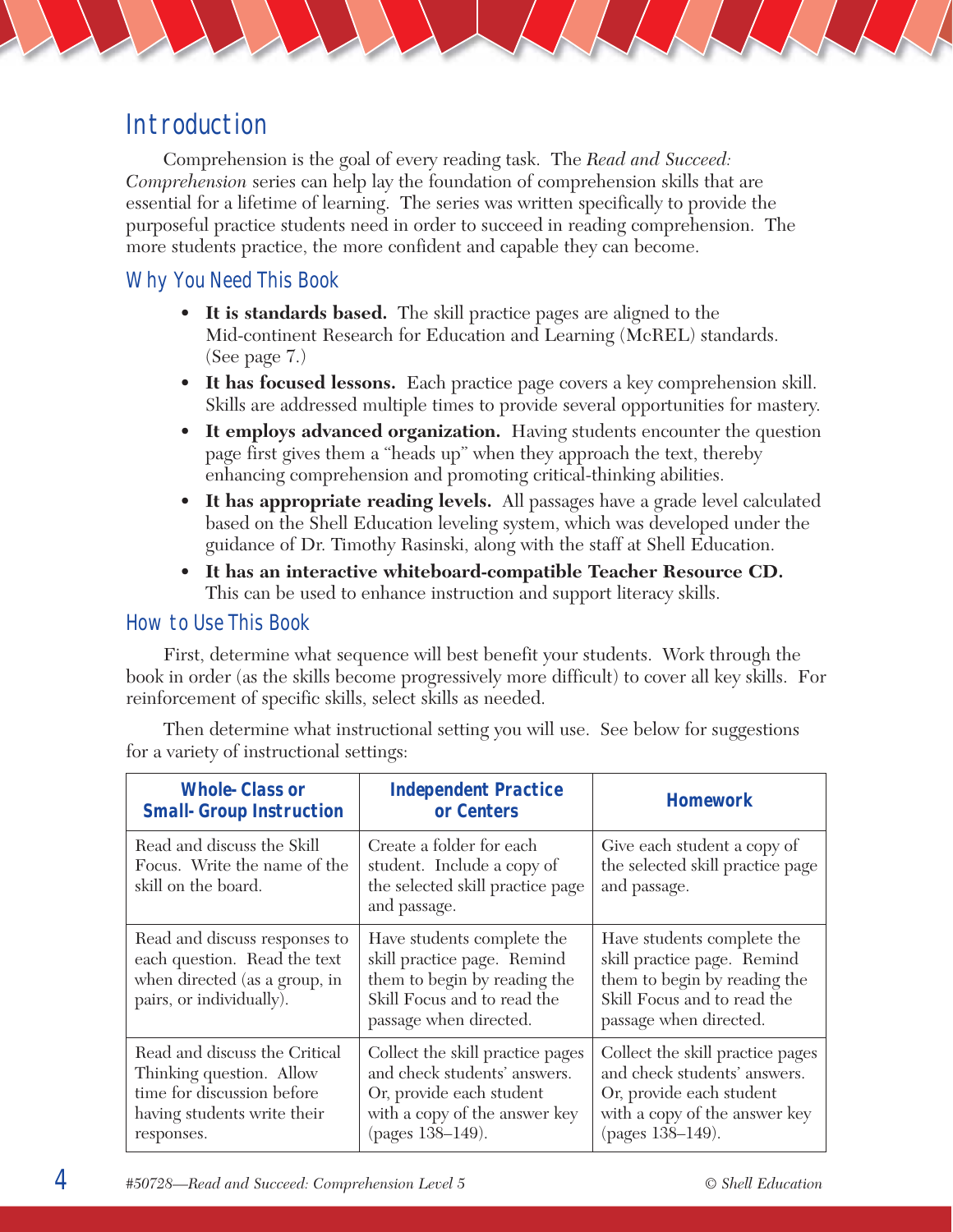# **Main Idea and Details**

*When you read, decide what the text is mostly about. That is the main idea. The main idea is supported by details. Some of the details are important. Others are not so important.*

 1. Read the text. Look for the main idea and details. Write the main idea of each paragraph.

| <b>Main Idea</b> | <b>Detail</b> |
|------------------|---------------|
| Paragraph 1:     |               |
| Paragraph 2:     |               |
| Paragraph 3:     |               |
| Paragraph 4:     |               |
| Paragraph 5:     |               |

2. Write one detail for the main idea of each paragraph.



Skil<sup>l</sup> <sup>F</sup>ocu<sup>s</sup>

How did you decide which details to include and which to eliminate?

\_\_\_\_\_\_\_\_\_\_\_\_\_\_\_\_\_\_\_\_\_\_\_\_\_\_\_\_\_\_\_\_\_\_\_\_\_\_\_\_\_\_\_\_\_\_\_\_\_\_\_\_\_\_\_\_\_\_

\_\_\_\_\_\_\_\_\_\_\_\_\_\_\_\_\_\_\_\_\_\_\_\_\_\_\_\_\_\_\_\_\_\_\_\_\_\_\_\_\_\_\_\_\_\_\_\_\_\_\_\_\_\_\_\_\_\_

\_\_\_\_\_\_\_\_\_\_\_\_\_\_\_\_\_\_\_\_\_\_\_\_\_\_\_\_\_\_\_\_\_\_\_\_\_\_\_\_\_\_\_\_\_\_\_\_\_\_\_\_\_\_\_\_\_\_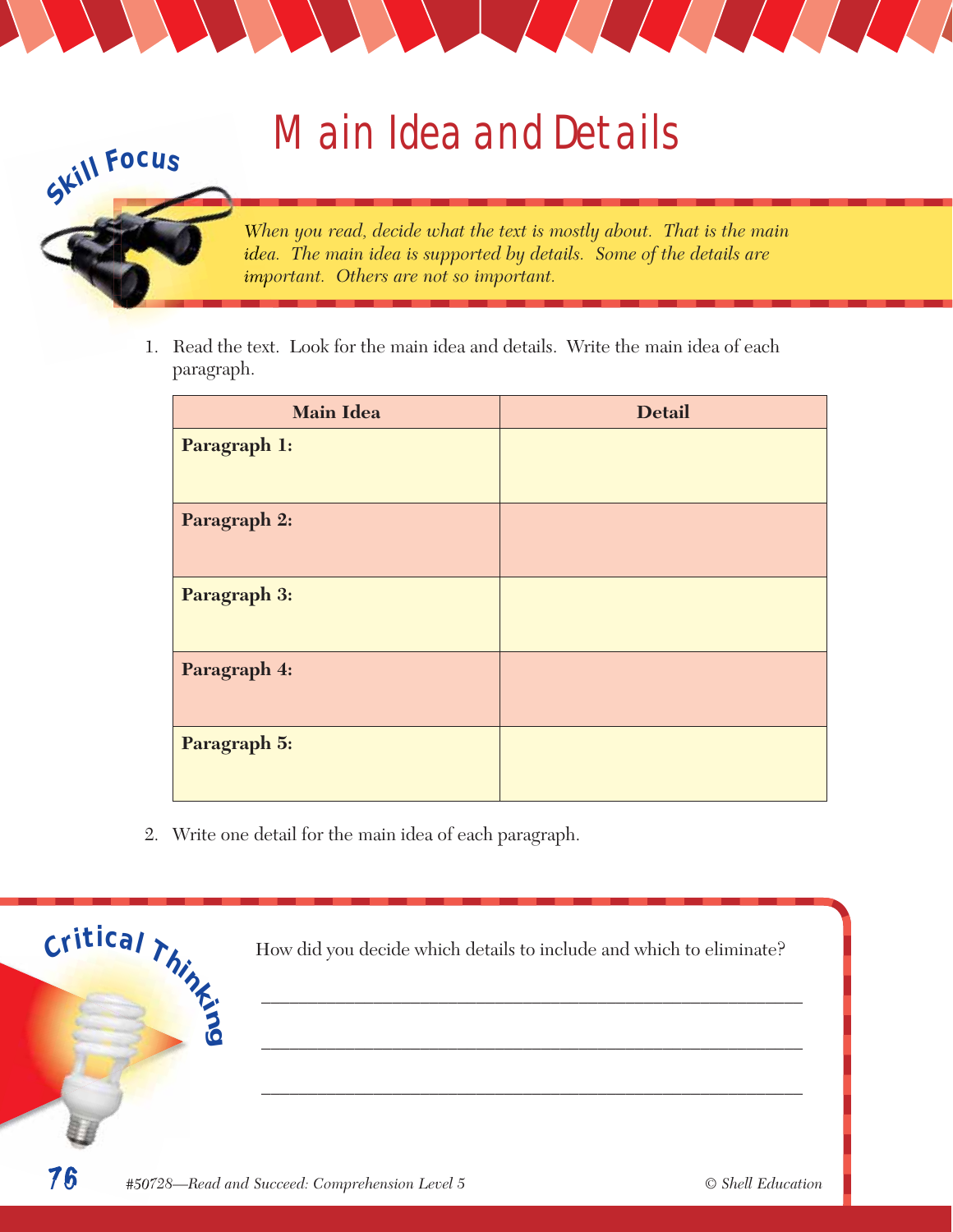# Confucius, the Great Chinese Philosopher

In China long ago lived a man named Confucius. His teachings changed Chinese culture, and his influence continues today. Great thinkers called philosophers wondered about their laws and questioned, "Is this really right?" Confucius was one of these thinkers.

Confucius read many books that helped him think of ways in which his government could improve. He saw how the poor starved when the harvests failed. He watched the government abuse its power. Confucius wanted to help those in need, and he wanted to end wars. He devoted his life to this cause.

Confucius started a school and invited both nobles and peasants to learn. This was shocking. At that time, people believed that only nobles could be educated. Confucius knew that education could make people equal. His school was free. It had just one requirement: each student had to love learning.

Confucius taught his students that the government should help everyone have good lives. Rulers should earn their power through their concern for their people. He told his students to speak out against dishonest, corrupt rulers. It's not surprising that some rulers disliked him.

China would not be what it is today without Confucius's teachings. Other societies have followed his ideas as well. If Confucius were alive today, he would be amazed. He died thinking that he had not changed China. Yet he had changed the world.



**Statue of Confucius**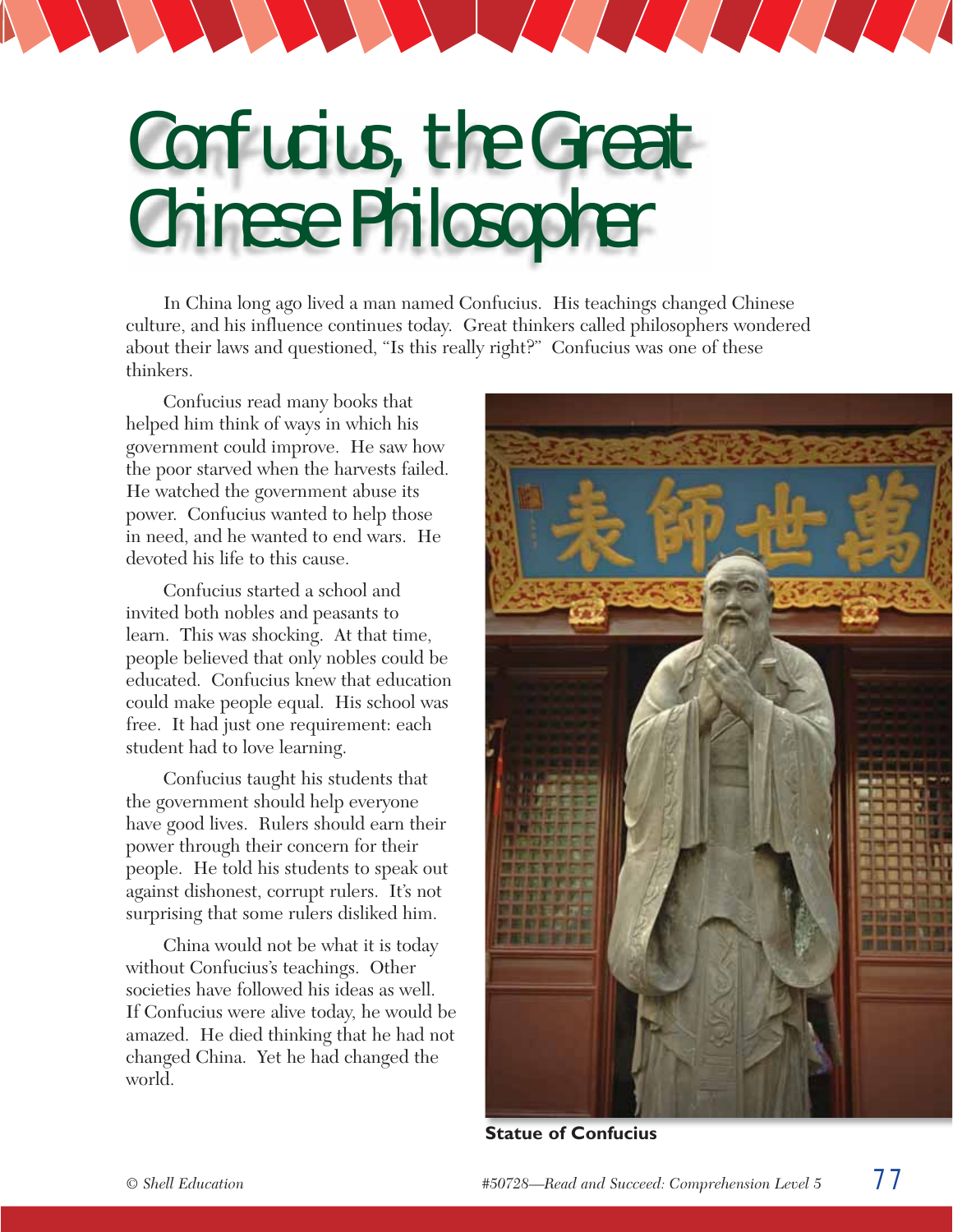# **Cause and Effect**

Skil<sup>l</sup> <sup>F</sup>ocu<sup>s</sup>

*A cause makes something happen. The effect is what happens. When you read, notice cause and effect relationships. This will help you to understand how and why things occur.*

1. Read the text. List three things people have done to cause harm to coral reefs.

Cause: Cause: \_\_\_\_\_\_\_\_\_\_\_\_\_\_\_\_\_\_\_\_\_\_\_\_\_\_\_\_\_\_\_\_\_\_\_\_\_\_\_\_\_\_\_\_\_\_\_\_\_\_\_\_\_\_\_\_\_\_\_\_\_\_ Cause:

2. What is the effect of the world's oceans becoming warmer on coral reefs?

 $\mathcal{L} = \{ \mathcal{L} = \{ \mathcal{L} \} \cup \{ \mathcal{L} \} \cup \{ \mathcal{L} \} \cup \{ \mathcal{L} \} \cup \{ \mathcal{L} \} \cup \{ \mathcal{L} \} \cup \{ \mathcal{L} \} \cup \{ \mathcal{L} \} \cup \{ \mathcal{L} \} \cup \{ \mathcal{L} \} \cup \{ \mathcal{L} \} \cup \{ \mathcal{L} \} \cup \{ \mathcal{L} \} \cup \{ \mathcal{L} \} \cup \{ \mathcal{L} \} \cup \{ \mathcal{L} \} \cup \{ \mathcal{L} \} \cup$ 

 $\mathcal{L} = \{ \mathcal{L} = \{ \mathcal{L} \mid \mathcal{L} = \{ \mathcal{L} \mid \mathcal{L} = \{ \mathcal{L} \mid \mathcal{L} = \{ \mathcal{L} \mid \mathcal{L} = \{ \mathcal{L} \mid \mathcal{L} = \{ \mathcal{L} \mid \mathcal{L} = \{ \mathcal{L} \mid \mathcal{L} = \{ \mathcal{L} \mid \mathcal{L} = \{ \mathcal{L} \mid \mathcal{L} = \{ \mathcal{L} \mid \mathcal{L} = \{ \mathcal{L} \mid \mathcal{L} = \{ \mathcal{L} \mid \mathcal{L} =$ 

 $\mathcal{L} = \{ \mathcal{L} = \{ \mathcal{L} \} \cup \{ \mathcal{L} \} \cup \{ \mathcal{L} \} \cup \{ \mathcal{L} \} \cup \{ \mathcal{L} \} \cup \{ \mathcal{L} \} \cup \{ \mathcal{L} \} \cup \{ \mathcal{L} \} \cup \{ \mathcal{L} \} \cup \{ \mathcal{L} \} \cup \{ \mathcal{L} \} \cup \{ \mathcal{L} \} \cup \{ \mathcal{L} \} \cup \{ \mathcal{L} \} \cup \{ \mathcal{L} \} \cup \{ \mathcal{L} \} \cup \{ \mathcal{L} \} \cup$ 

 $\mathcal{L} = \{ \mathcal{L} = \{ \mathcal{L} \mid \mathcal{L} = \{ \mathcal{L} \mid \mathcal{L} = \{ \mathcal{L} \mid \mathcal{L} = \{ \mathcal{L} \mid \mathcal{L} = \{ \mathcal{L} \mid \mathcal{L} = \{ \mathcal{L} \mid \mathcal{L} = \{ \mathcal{L} \mid \mathcal{L} = \{ \mathcal{L} \mid \mathcal{L} = \{ \mathcal{L} \mid \mathcal{L} = \{ \mathcal{L} \mid \mathcal{L} = \{ \mathcal{L} \mid \mathcal{L} = \{ \mathcal{L} \mid \mathcal{L} =$ 

3. Why should we be concerned about the health of coral reefs?